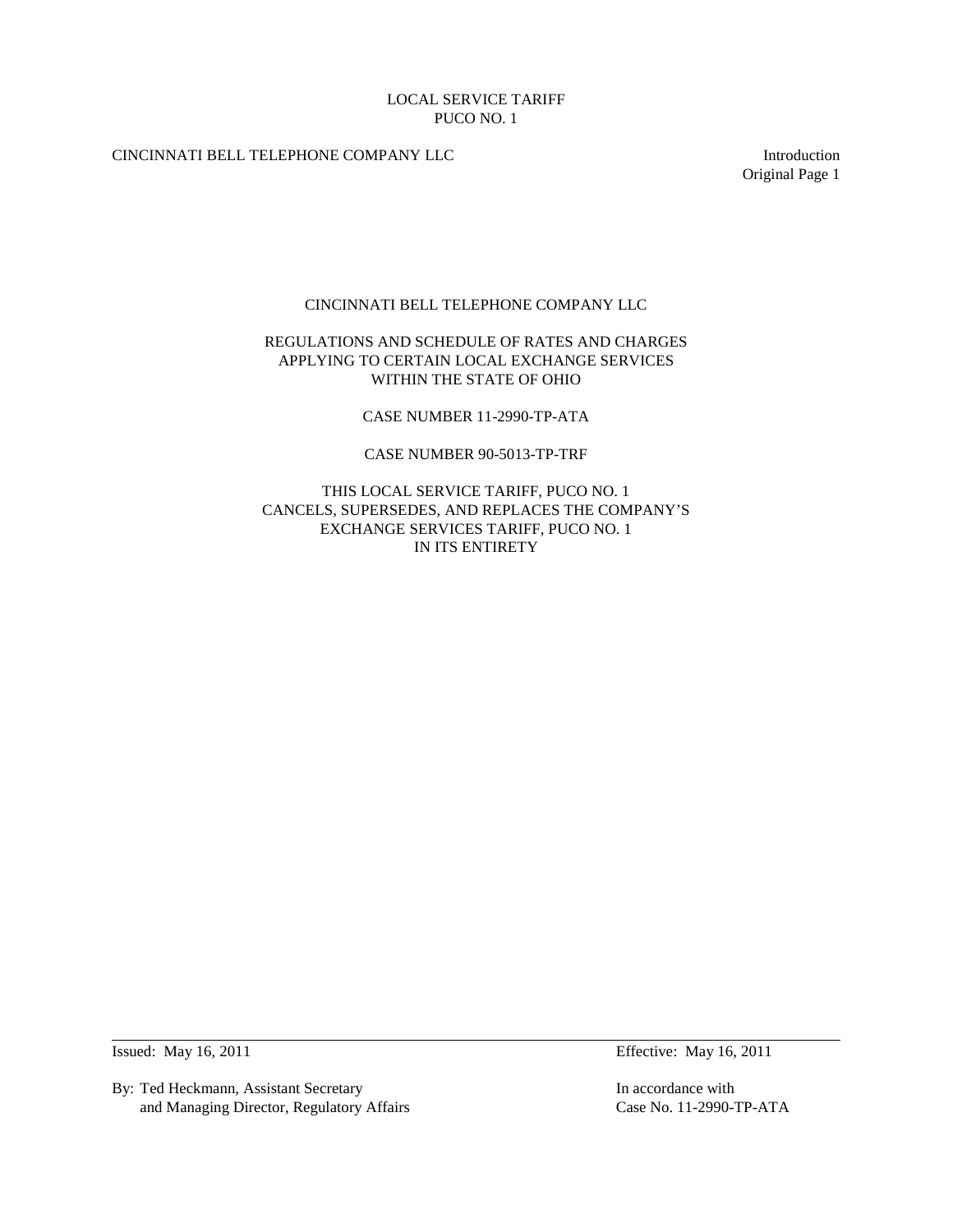# CINCINNATI BELL TELEPHONE COMPANY LLC Introduction

Original Page 2

## LIST OF TARIFFS

## ACCESS SERVICE TARIFF, PUCO NO. 2

# LOCAL SERVICE TARIFF, PUCO NO. 1

## POLE AND ANCHOR ATTACHMENT AND CONDUIT OCCUPANCY ACCOMMODATIONS, PUCO NO. 1

The tariffs listed above contain the rates and regulations governing the furnishing of the respective services of Cincinnati Bell Telephone Company LLC in Ohio and are on file with the Public Utilities Commission of Ohio.

By: Ted Heckmann, Assistant Secretary **In accordance with** In accordance with and Managing Director, Regulatory Affairs Case No. 11-2990-TP-ATA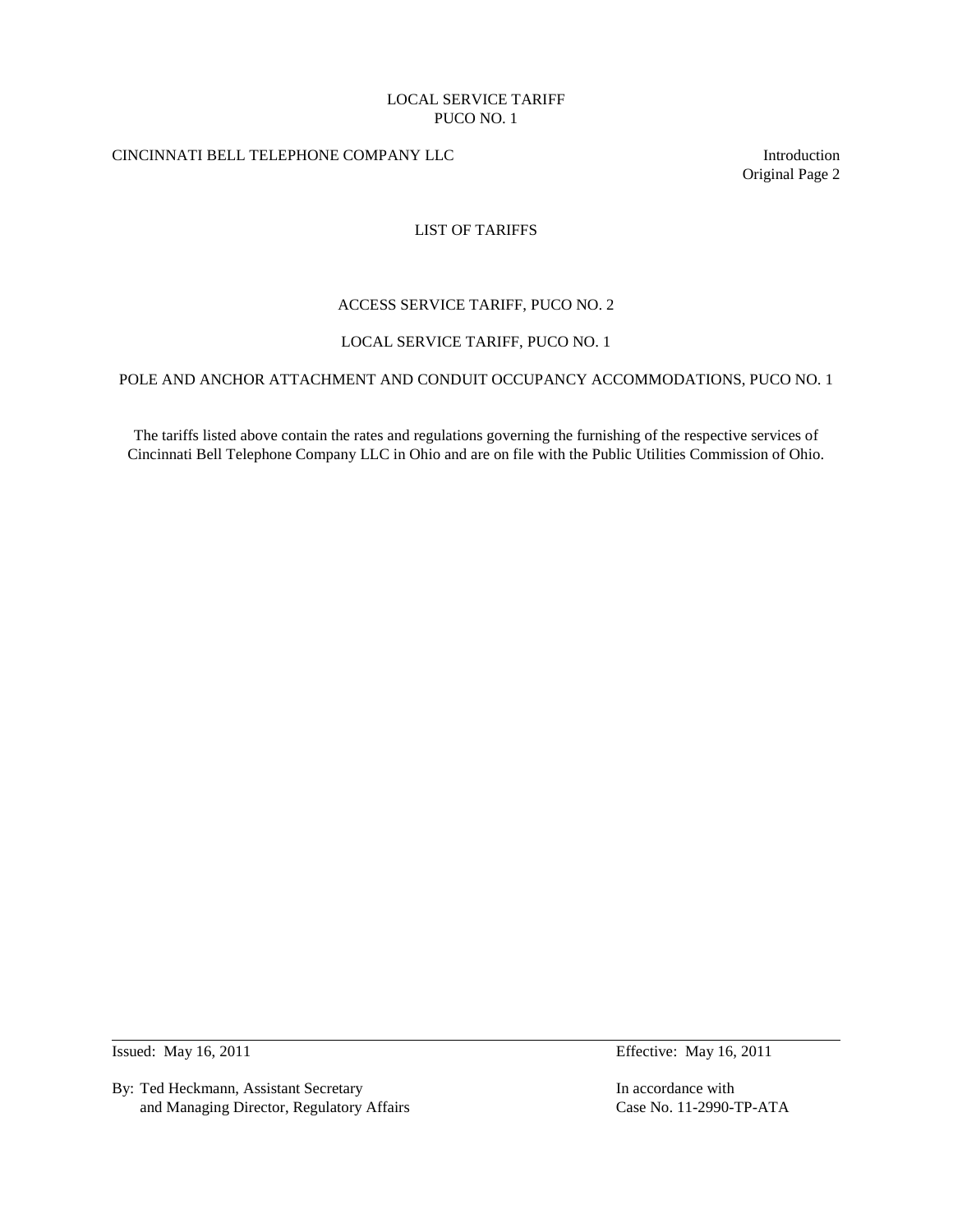# CINCINNATI BELL TELEPHONE COMPANY LLC

Introduction 2nd Revised Page 3 Cancels 1st Revised Page 3

# TABLE OF CONTENTS

Section

 $(T)$ 

Issued: May 30, 2012

By: Ted Heckmann, Assistant Secretary and Managing Director, Regulatory Affairs Effective: June 1, 2012

In accordance with Case No. 12-1701-TP-ATA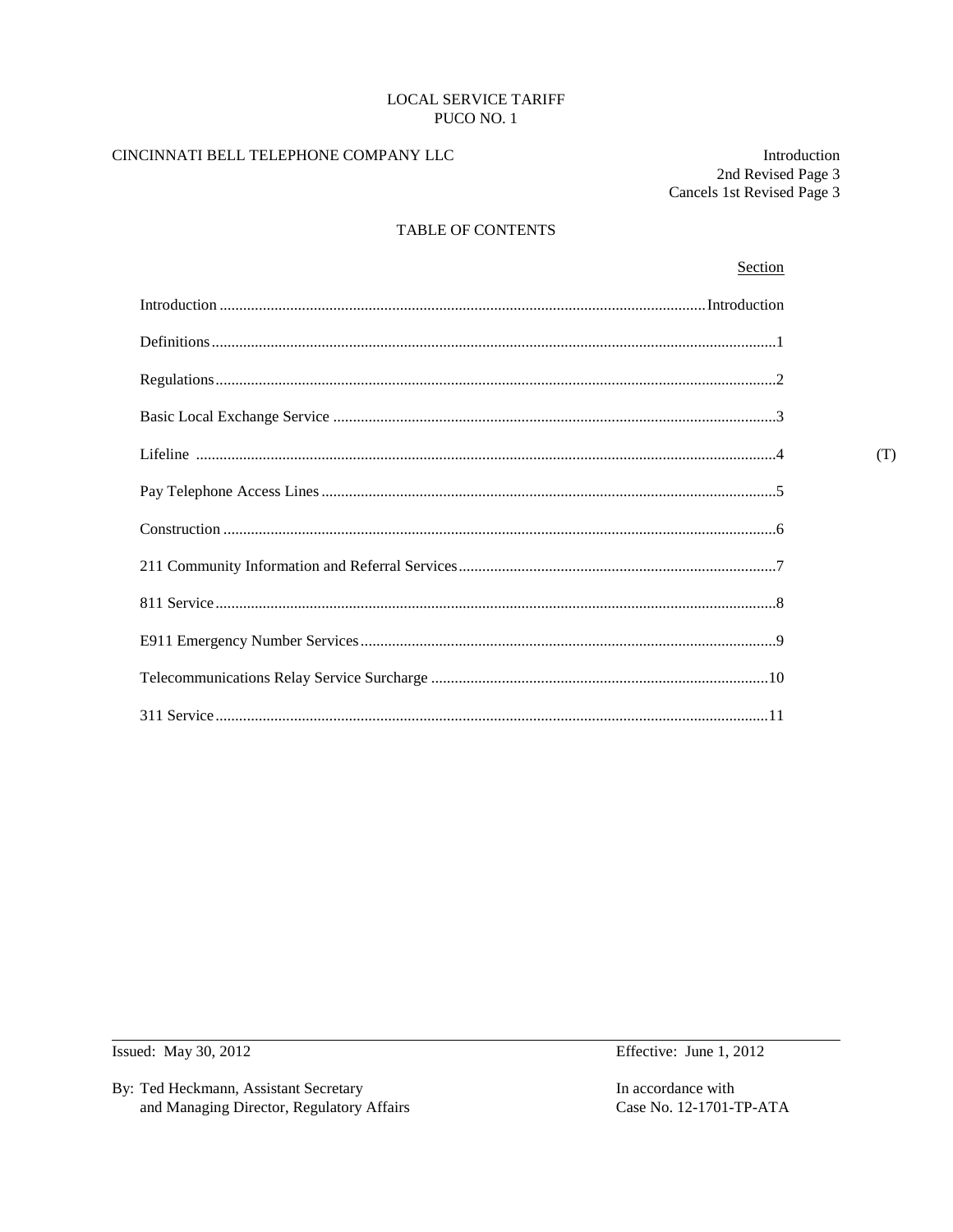# CINCINNATI BELL TELEPHONE COMPANY LLC Introduction

Original Page 4

## EXPLANATION OF SYMBOLS

| (C) | Indicates changed regulation                             |
|-----|----------------------------------------------------------|
| (D) | Indicates discontinued rate or regulation                |
| (I) | Indicates increase in rate                               |
| (M) | Indicates matter relocated without change                |
| (N) | Indicates new rate or regulation                         |
| (R) | Indicates reduction in rate                              |
|     | Indicates a change in text but not in rate or regulation |

By: Ted Heckmann, Assistant Secretary In accordance with and Managing Director, Regulatory Affairs Case No. 11-2990-TP-ATA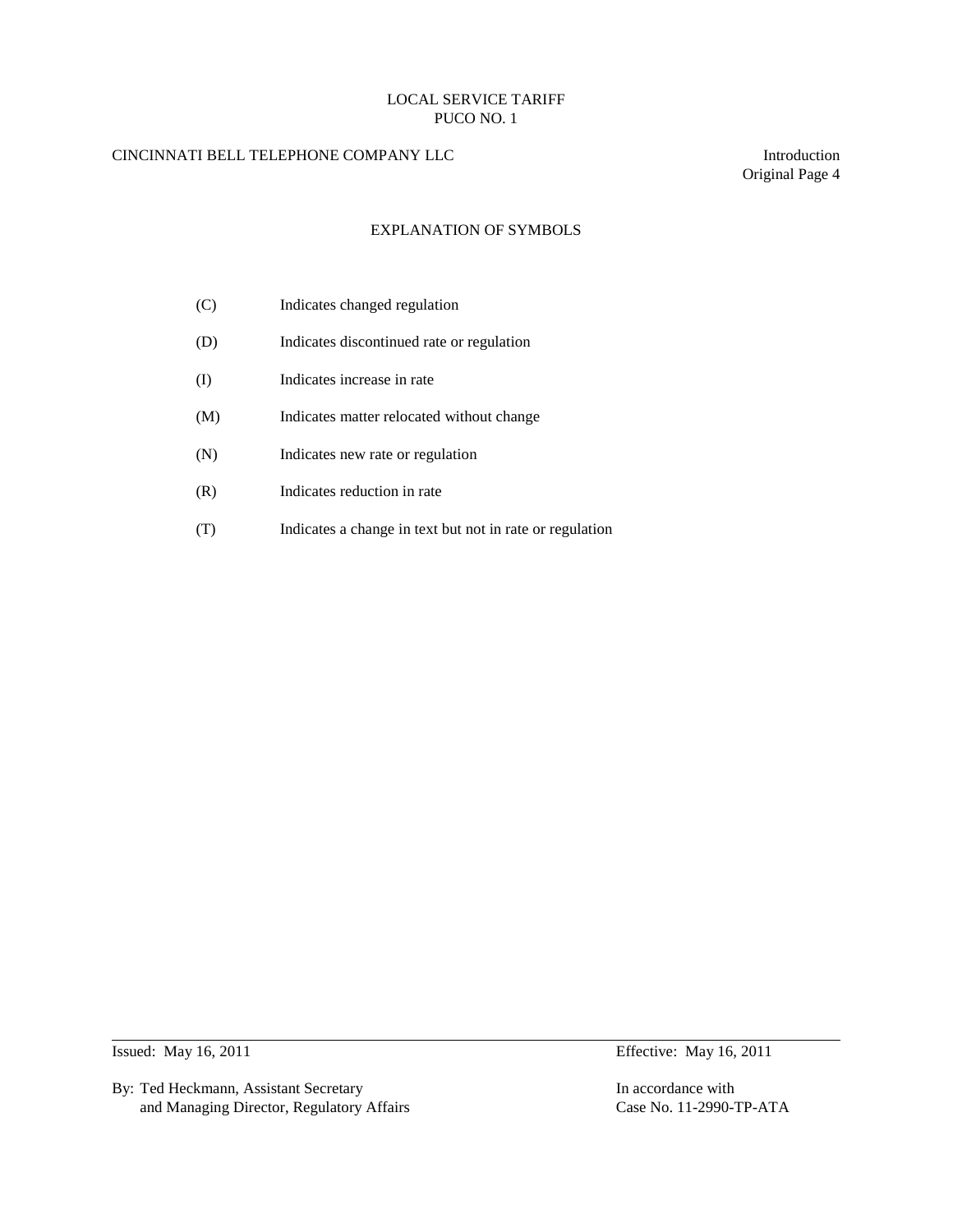# CINCINNATI BELL TELEPHONE COMPANY LLC Introduction

 $2^{\rm nd}$  Revised Page 5 Cancels 1<sup>st</sup> Revised Page 5

# INDEX

|                                                            | Section                     | Page           |
|------------------------------------------------------------|-----------------------------|----------------|
| 211 Community Information and Referral Service             | 7                           | 1              |
| 811 Service (Call Before You Dig)                          | 8                           | 1              |
| 911 Service                                                | 9                           | 1              |
| 311 Service                                                | 11                          | 1              |
| <b>Access Services</b>                                     | See Access Service Tariff   |                |
| <b>Advance Payments</b>                                    | 2                           | 12             |
| Application for Service                                    | $\overline{2}$              | 9              |
| <b>Basic Local Exchange Service</b>                        | $\mathfrak{Z}$              | 1              |
| Local Calling Area                                         | 3                           | 3              |
| <b>Monthly Rates</b>                                       | 3                           | 5              |
| Nonrecurring Charges                                       | 3                           | 7              |
| Price Flexibility                                          | 3                           | $\mathfrak{2}$ |
| <b>Restoral of Service</b>                                 | 3                           | 8              |
| Call Before You Dig (811)                                  | 8                           | 1              |
| <b>Class of Service</b>                                    | 1                           | 1              |
| Community Information and Referral Service (211)           | 7                           | 1              |
| Conduit Occupancy                                          | See Pole and Conduit Tariff |                |
| Connection of Customer-Provided Equipment, Systems, Wiring | 2                           | 5              |
| <b>Construction Charges</b>                                | 6                           | 1              |
| Damages (Liability)                                        | $\mathfrak{2}$              | $\overline{c}$ |
| Defacement of Premises (Liability)                         | $\overline{2}$              | $\overline{4}$ |
| Definitions                                                | $\mathbf{1}$                | 1              |
| <b>Demarcation Point</b>                                   | 1                           | $\overline{4}$ |
| Denial or Disconnection of Service                         | $\overline{2}$              | 14             |
| Deposits                                                   | $\boldsymbol{2}$            | 12             |
| Directories                                                | $\overline{2}$              | 17             |
| Enhanced Universal Emergency Number Service (E911) - PSAPs | 9                           | 1              |
| Establishment and Furnishing of Service                    | $\overline{2}$              | 9              |
| Flat Rate Telephone Service                                | $\mathbf{1}$                | 5              |

By: Ted Heckmann, Assistant Secretary In accordance with & Senior Director Reg & Govt Affairs Case No. 21-0284-TP-ZTA

Issued: April 1, 2021 Effective: April 1, 2021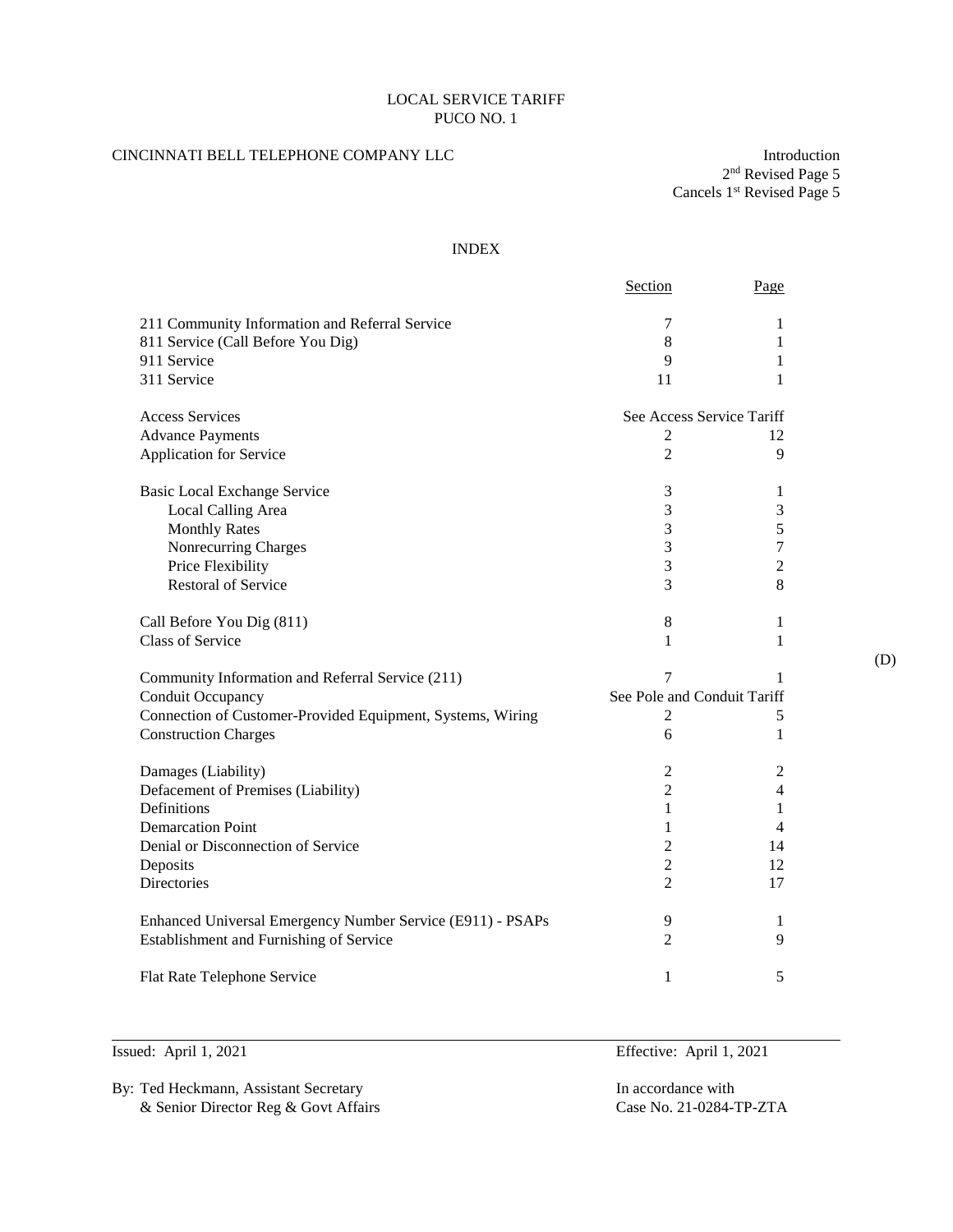# CINCINNATI BELL TELEPHONE COMPANY LLC Introduction

Original Page 6

### INDEX

|                                                                   | <b>Section</b>              | Page |
|-------------------------------------------------------------------|-----------------------------|------|
| <b>Initial Service Period</b>                                     | $\overline{2}$              | 16   |
| Liability of the Company                                          | $\overline{c}$              | 2    |
| Lifeline Assistance                                               | $\overline{4}$              | 1    |
| Lifeline Recovery Surcharge                                       | $\overline{4}$              | 11   |
| Local Calling Area                                                | 3                           | 3    |
| Maintenance and Repairs                                           | $\overline{2}$              | 16   |
| Network Interface                                                 | 1                           | 4    |
| Network Interface Device (NID)                                    | $\mathbf{1}$                | 6    |
| Obligation of the Company                                         | $\mathfrak 2$               | 2    |
| Ownership and Use of Service and Equipment                        | $\mathfrak{D}$              | 5    |
| Payment for Service                                               | $\overline{2}$              | 13   |
| Pay Telephone Access Lines                                        | 5                           | 1    |
| Per Call Number Privacy                                           | 1                           | 6    |
| Pole Attachments                                                  | See Pole and Conduit Tariff |      |
| Private Switch Automatic Location Identification Service (PS/ALI) | 9                           | 28   |
| Regulations, General                                              | $\overline{c}$              | 1    |
| Residence and Nonresidence Rates, Application of                  | 2                           | 10   |
| <b>Restoral of Service Charge</b>                                 | 3                           | 9    |
| Service Agreement                                                 | 1                           | 6    |
| Service Irregularities and Interruptions                          | 2                           | 3    |
| <b>Service Standards</b>                                          | $\overline{2}$              | 17   |
| Special Access Services                                           | See Access Service Tariff   |      |
| Surcharges                                                        |                             |      |
| E911                                                              | 9                           | 12   |
| Lifeline Recovery Surcharge                                       | 4                           | 10   |
| <b>Telecommunications Relay Service</b>                           | 10                          | 1    |
| <b>Switched Access Services</b>                                   | See Access Service Tariff   |      |
| Symbols, Explanation of                                           | Introduction                | 4    |

By: Ted Heckmann, Assistant Secretary In accordance with and Managing Director, Regulatory Affairs Case No. 11-2990-TP-ATA